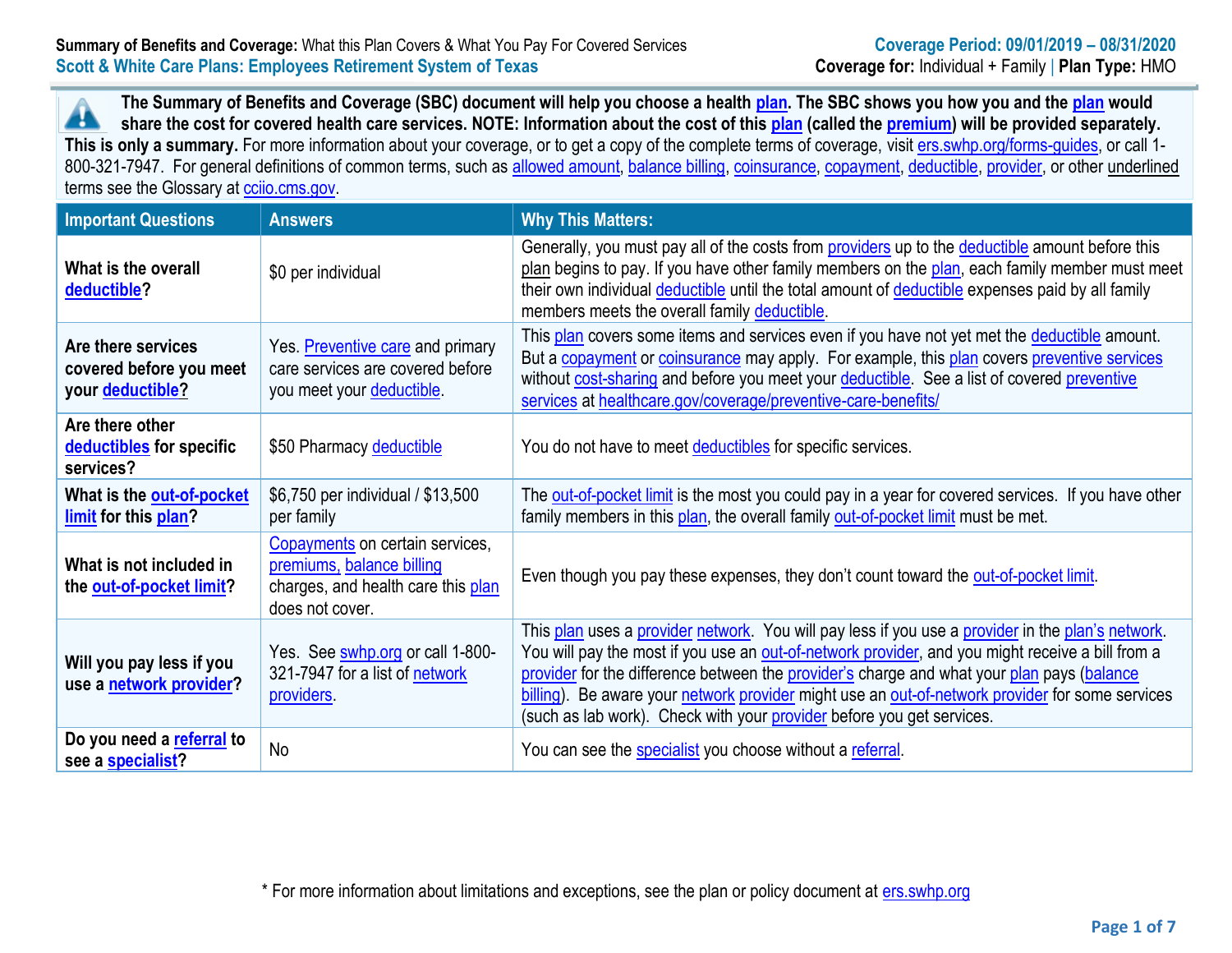

All **[copayment](https://www.healthcare.gov/sbc-glossary/#copayment)** and **[coinsurance](https://www.healthcare.gov/sbc-glossary/#coinsurance)** costs shown in this chart are after your **[deductible](https://www.healthcare.gov/sbc-glossary/#deductible)** has been met, if a **[deductible](https://www.healthcare.gov/sbc-glossary/#deductible)** applies.

| <b>Common</b>                                                                                                                                                                  |                                                              | <b>What You Will Pay</b>                                                                               |                                                           | <b>Limitations, Exceptions, &amp; Other</b>                                                                                                                                                                                                                                                 |  |
|--------------------------------------------------------------------------------------------------------------------------------------------------------------------------------|--------------------------------------------------------------|--------------------------------------------------------------------------------------------------------|-----------------------------------------------------------|---------------------------------------------------------------------------------------------------------------------------------------------------------------------------------------------------------------------------------------------------------------------------------------------|--|
| <b>Medical Event</b>                                                                                                                                                           | <b>Services You May Need</b>                                 | <b>Network Provider</b><br>(You will pay the least)                                                    | <b>Out-of-Network Provider</b><br>(You will pay the most) | <b>Important Information</b>                                                                                                                                                                                                                                                                |  |
| If you visit a health                                                                                                                                                          | Primary care visit to treat an<br>injury or illness          | \$25 copayment per visit<br>(\$0 copayment per e-visit)                                                | Not covered                                               | You may have to pay for services that<br>aren't preventive. Ask your provider if the<br>services needed are preventive. Then                                                                                                                                                                |  |
| care provider's office<br>or clinic                                                                                                                                            | Specialist visit                                             | \$40 copayment per visit                                                                               | Not covered                                               |                                                                                                                                                                                                                                                                                             |  |
|                                                                                                                                                                                | Preventive care/screening/<br>Immunization                   | No charge                                                                                              | Not covered                                               | check what your plan will pay for.                                                                                                                                                                                                                                                          |  |
|                                                                                                                                                                                | Diagnostic test (x-ray, blood<br>work)                       | 20% coinsurance                                                                                        | Not covered                                               | None                                                                                                                                                                                                                                                                                        |  |
| If you have a test                                                                                                                                                             | Imaging (CT/PET scans, MRIs)                                 | \$100 copayment plus 20%<br>coinsurance                                                                | Not covered                                               | <b>Preauthorization</b> may be required. Failure<br>to obtain preauthorization may increase<br>your cost.                                                                                                                                                                                   |  |
| If you need drugs to<br>treat your illness or<br>condition<br>More information about<br>prescription drug<br>coverage is available at<br>ers.swhp.org/pharmacy-<br>information | Preferred generic drugs                                      | \$10 copayment per 30 day<br>supply<br>\$30 copayment per 90 day<br>supply / maintenance               | Not covered                                               | Copays are per 30-day supply. 3 copays<br>apply for a 90-day supply if a maintenance<br>drug is obtained through a Baylor Scott &<br>White pharmacy OR when using the mail<br>order prescription service. Specific<br>preventive medications will be covered<br>with no cost to the member. |  |
|                                                                                                                                                                                | Preferred brand drugs                                        | \$35 copayment per 30 day<br>supply<br>\$105 copayment per 90 day<br>supply / maintenance              | Not covered                                               |                                                                                                                                                                                                                                                                                             |  |
|                                                                                                                                                                                | Non-preferred generic drugs<br>and non-preferred brand drugs | \$60 copayment per 30 day<br>supply<br>\$180 copayment per 90 day<br>supply / maintenance              | Not covered                                               |                                                                                                                                                                                                                                                                                             |  |
|                                                                                                                                                                                | Specialty drugs                                              | If purchased through a<br>pharmacy, specialty drugs<br>are covered as preferred<br>brand drugs or non- | Not covered                                               | Some specialty drugs may require<br>preauthorization. 30-day supply only.                                                                                                                                                                                                                   |  |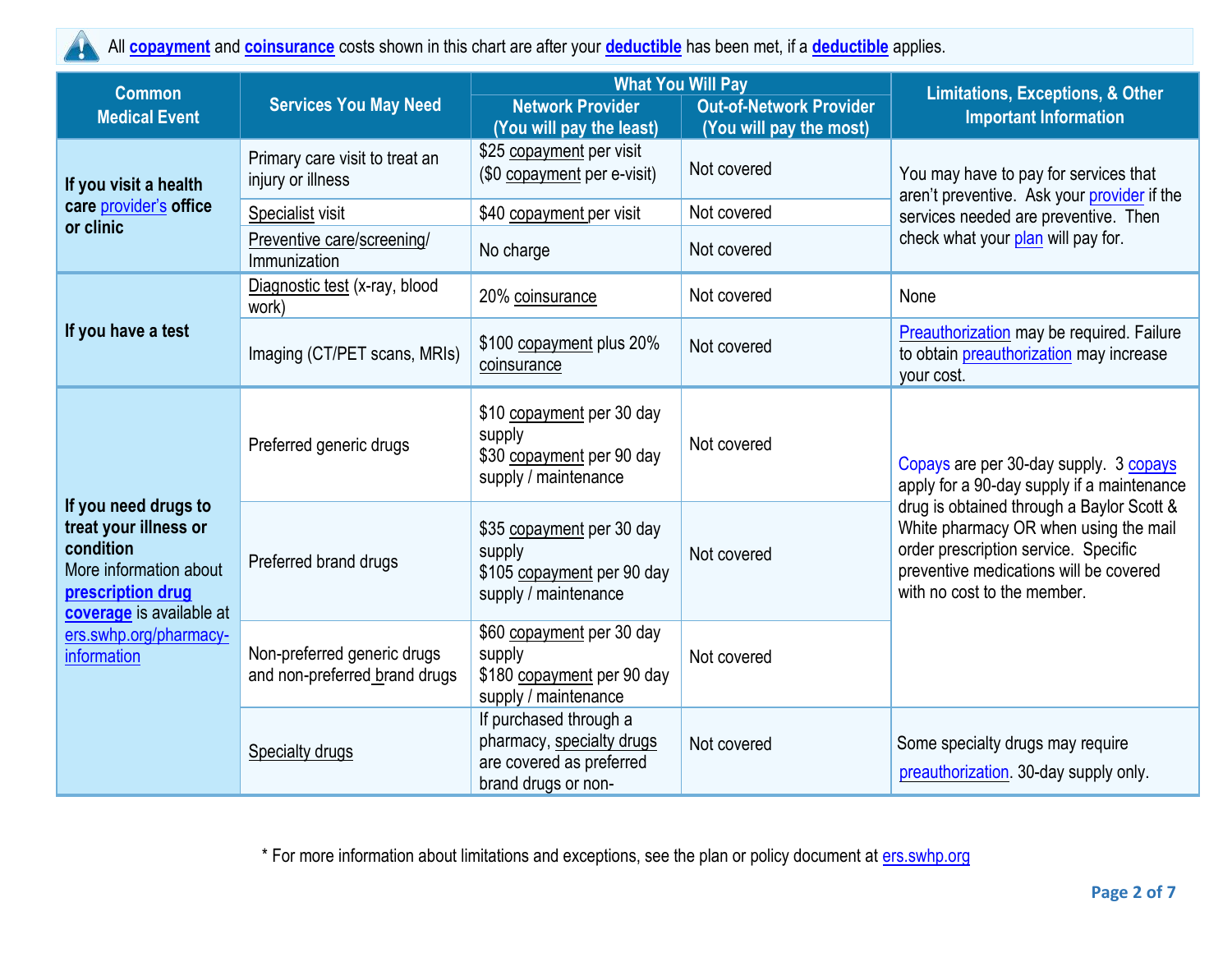| <b>Common</b>                              |                                                   | <b>What You Will Pay</b>                                                                |                                                           | <b>Limitations, Exceptions, &amp; Other</b>                                                                                                                                                                                          |  |
|--------------------------------------------|---------------------------------------------------|-----------------------------------------------------------------------------------------|-----------------------------------------------------------|--------------------------------------------------------------------------------------------------------------------------------------------------------------------------------------------------------------------------------------|--|
| <b>Medical Event</b>                       | <b>Services You May Need</b>                      | <b>Network Provider</b><br>(You will pay the least)                                     | <b>Out-of-Network Provider</b><br>(You will pay the most) | <b>Important Information</b>                                                                                                                                                                                                         |  |
|                                            |                                                   | preferred brand drugs as<br>listed above. Otherwise,<br>covered as a medical<br>benefit |                                                           |                                                                                                                                                                                                                                      |  |
| If you have outpatient<br>surgery          | Facility fee (e.g., ambulatory<br>surgery center) | \$100 copayment, plus 20%<br>coinsurance                                                | Not covered                                               | Preauthorization may be required.<br>Failure to obtain preauthorization may                                                                                                                                                          |  |
|                                            | Physician/surgeon fees                            | 20% coinsurance                                                                         | Not covered                                               | increase your cost.                                                                                                                                                                                                                  |  |
| If you need immediate<br>medical attention | <b>Emergency room care</b>                        | \$150 copayment, plus 20%<br>coinsurance                                                | \$150 copayment, plus 20%<br>coinsurance                  | If admitted, copayment is applied<br>to inpatient hospital copayment.                                                                                                                                                                |  |
|                                            | <b>Emergency medical</b><br>transportation        | 20% coinsurance                                                                         | 20% coinsurance                                           | None                                                                                                                                                                                                                                 |  |
|                                            | <b>Urgent care</b>                                | \$50 copayment, plus 20%<br>coinsurance                                                 | \$50 copayment, plus 20%<br>coinsurance                   | None                                                                                                                                                                                                                                 |  |
| If you have a hospital<br>stay             | Facility fee (e.g., hospital room)                | \$150 per day copayment,<br>plus 20% coinsurance                                        | Not covered                                               | \$750 copayment max per admission.<br>\$2,250 copayment max per plan year per<br>person. Preauthorization may be required.<br>Failure to obtain preauthorization may<br>increase your cost.<br>For preauthorization requirements and |  |
|                                            | Physician/surgeon fees                            | 20% coinsurance                                                                         | Not covered                                               | penalties see ers.swhp.org.<br>Services that are not preauthorized will be<br>denied.                                                                                                                                                |  |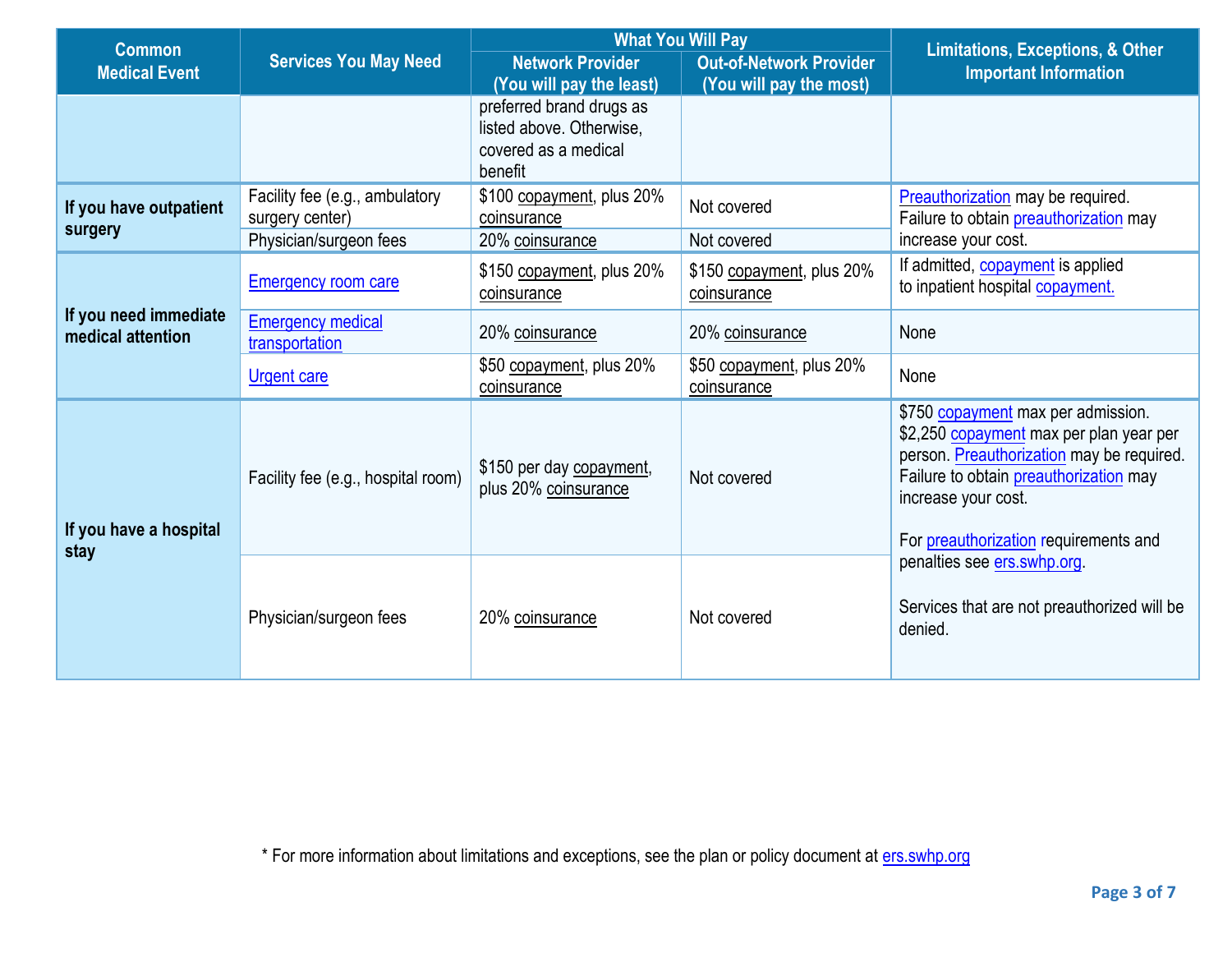| <b>Common</b>                                                           |                                              | <b>What You Will Pay</b>                                                    |                                                           | <b>Limitations, Exceptions, &amp; Other</b>                                                                                                                                                 |  |
|-------------------------------------------------------------------------|----------------------------------------------|-----------------------------------------------------------------------------|-----------------------------------------------------------|---------------------------------------------------------------------------------------------------------------------------------------------------------------------------------------------|--|
| <b>Medical Event</b>                                                    | <b>Services You May Need</b>                 | <b>Network Provider</b><br>(You will pay the least)                         | <b>Out-of-Network Provider</b><br>(You will pay the most) | <b>Important Information</b>                                                                                                                                                                |  |
| If you need mental                                                      | <b>Outpatient services</b>                   | \$25 copayment per visit                                                    | Not covered                                               | <b>Preauthorization</b> may be required. Failure<br>to obtain preauthorization may increase<br>your cost.                                                                                   |  |
| health, behavioral<br>health, or substance<br>abuse services            | Inpatient services                           | \$150 per day copayment,<br>plus 20% coinsurance                            | Not covered                                               | \$750 copay max per admission. \$2,250<br>copay max per plan year per person.<br>Preauthorization may be required.<br>Failure to obtain preauthorization may<br>increase your cost.         |  |
|                                                                         | Office visits                                | \$40 copayment per visit                                                    | Not covered                                               | No charge for prenatal visits; postnatal<br>visits are covered at the specialist<br>copayment<br>Depending on the type of services, a<br>copayment or coinsurance may apply.                |  |
| If you are pregnant                                                     | Childbirth/delivery professional<br>services | \$25 copayment per visit                                                    | Not covered                                               | No charge for prenatal visits; postnatal<br>visits are covered at the specialist copay.<br>Depending on the type of services, a<br>copayment or coinsurance may apply.                      |  |
|                                                                         | Childbirth/delivery facility<br>services     | \$150 per day copayment,<br>plus 20% coinsurance                            | Not covered                                               | \$750 copayment max per admission.<br>\$2,250 copayment max per plan year per<br>person. Preauthorization may be required.<br>Failure to obtain preauthorization may<br>increase your cost. |  |
| If you need help<br>recovering or have<br>other special health<br>needs | Home health care                             | 20% coinsurance                                                             | Not covered                                               | <b>Preauthorization</b> may be required. Failure<br>to obtain preauthorization may increase<br>your cost.                                                                                   |  |
|                                                                         | <b>Rehabilitation services</b>               | 20% without office visit, \$40<br>plus 20% coinsurance with<br>office visit | Not covered                                               | Preauthorization may be required. Failure<br>to obtain preauthorization may increase<br>your cost.                                                                                          |  |
|                                                                         | <b>Habilitation services</b>                 | 20% coinsurance                                                             | Not covered                                               | None                                                                                                                                                                                        |  |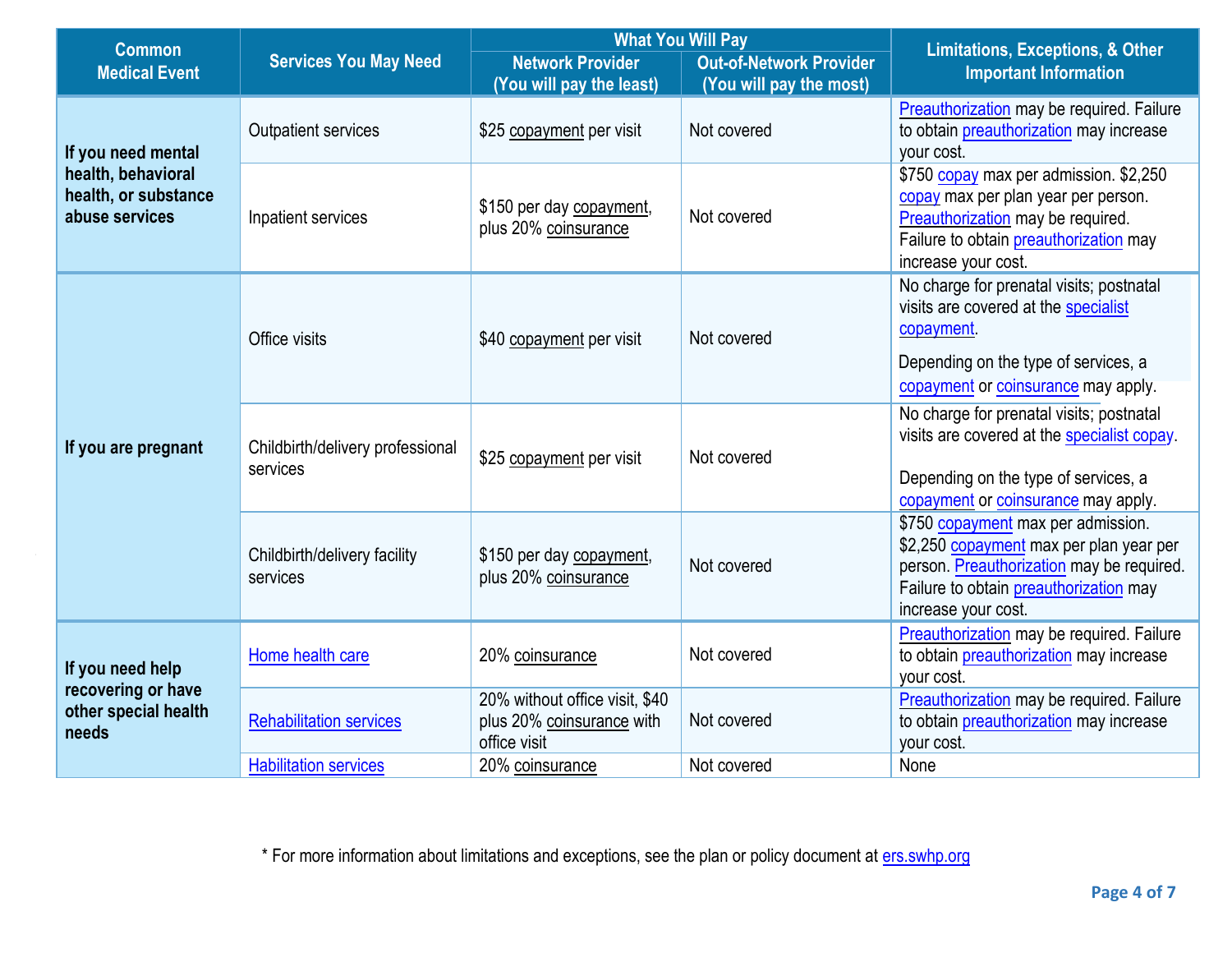| <b>Common</b>        | <b>Services You May Need</b> | <b>What You Will Pay</b>                            |                                                           | <b>Limitations, Exceptions, &amp; Other</b>                                                                               |
|----------------------|------------------------------|-----------------------------------------------------|-----------------------------------------------------------|---------------------------------------------------------------------------------------------------------------------------|
| <b>Medical Event</b> |                              | <b>Network Provider</b><br>(You will pay the least) | <b>Out-of-Network Provider</b><br>(You will pay the most) | <b>Important Information</b>                                                                                              |
|                      | <b>Skilled nursing care</b>  | 20% coinsurance                                     | Not covered                                               | Preauthorization may be required. Failure<br>to obtain preauthorization may increase<br>your cost.                        |
|                      | Durable medical equipment    | 20% coinsurance                                     | Not covered                                               | Preauthorization may be required. Failure<br>to obtain preauthorization may increase<br>your cost.                        |
|                      | <b>Hospice services</b>      | 20% coinsurance                                     | Not covered                                               | Preauthorization may be required. Failure<br>to obtain preauthorization may increase<br>your cost.                        |
| If your child needs  | Children's eye exam          | \$40 copayment                                      | Not covered                                               | One exam limit per year. One preventive<br>care visual acuity screening covered with<br>no copayment at network provider. |
| dental or eye care   | Children's glasses           | Not covered                                         | Not covered                                               | None                                                                                                                      |
|                      | Children's dental check-up   | Not covered                                         | Not covered                                               | None                                                                                                                      |

#### **Excluded Services & Other Covered Services:**

| Services Your Plan Generally Does NOT Cover (Check your policy or plan document for more information and a list of any other excluded services.) |                                                                                                                                                                |                                                |  |  |
|--------------------------------------------------------------------------------------------------------------------------------------------------|----------------------------------------------------------------------------------------------------------------------------------------------------------------|------------------------------------------------|--|--|
| Acupuncture                                                                                                                                      | Dental check-up                                                                                                                                                | Non-emergency care when traveling outside U.S. |  |  |
| Artificial insemination                                                                                                                          | <b>Glasses and Contact Lenses</b>                                                                                                                              | Personal comfort items                         |  |  |
| <b>Bariatric surgery</b>                                                                                                                         | Infertility treatment                                                                                                                                          | Routine foot care                              |  |  |
| Cosmetic surgery                                                                                                                                 | Long-term care                                                                                                                                                 | Weight loss programs                           |  |  |
| Other Covered Services (Limitations may apply to these services. This isn't a complete list. Please see your plan document.)                     |                                                                                                                                                                |                                                |  |  |
| Chiropractic Care (Manipulative Therapy)                                                                                                         | Hearing Aids (limited to \$1,000 per ear per 36-<br>$\bullet$<br>month period) Eligible minors 18 and under are<br>not subject to \$1,000 hearing aid maximum. | Private duty nursing<br>$\bullet$              |  |  |

Your Rights to Continue Coverage: There are agencies that can help if you want to continue your coverage after it ends. The contact information for those agencies is: Scott & White Care Plans, visit [swhp.org,](file://///10.130.60.78/hpdata/COMCON/MarComm/Ops%20Readiness/Plan%20Doc%20material%20for%202019/CUSTOM%20PLAN%20DOCUMENTS/RENEWALS/ERS/SBC/swhp.org) or call 1-800-321-7947; Department of Labor Employee Benefits Security Administration, visit [dol.gov/ebsa/healthreform,](file://///10.130.60.78/hpdata/COMCON/MarComm/Ops%20Readiness/Plan%20Doc%20material%20for%202019/CUSTOM%20PLAN%20DOCUMENTS/RENEWALS/ERS/SBC/dol.gov/ebsa/healthreform) or call1-866-444-EBSA (3272); Department of Health and Human Services, Center for Consumer Information, visit [cciio.com.gov,](file://///10.130.60.78/hpdata/COMCON/MarComm/Ops%20Readiness/Plan%20Doc%20material%20for%202019/CUSTOM%20PLAN%20DOCUMENTS/RENEWALS/ERS/SBC/cciio.com.gov) or call 1-877-267-2323 x61565; Texas Department of Insurance, visit [tdi.texas.gov,](http://tdi.texas.gov/) or call 1-800-578-4677. Other coverage options may be available to you too, including

\* For more information about limitations and exceptions, see the plan or policy document at [ers.swhp.org](http://www.ers.swhp.org/)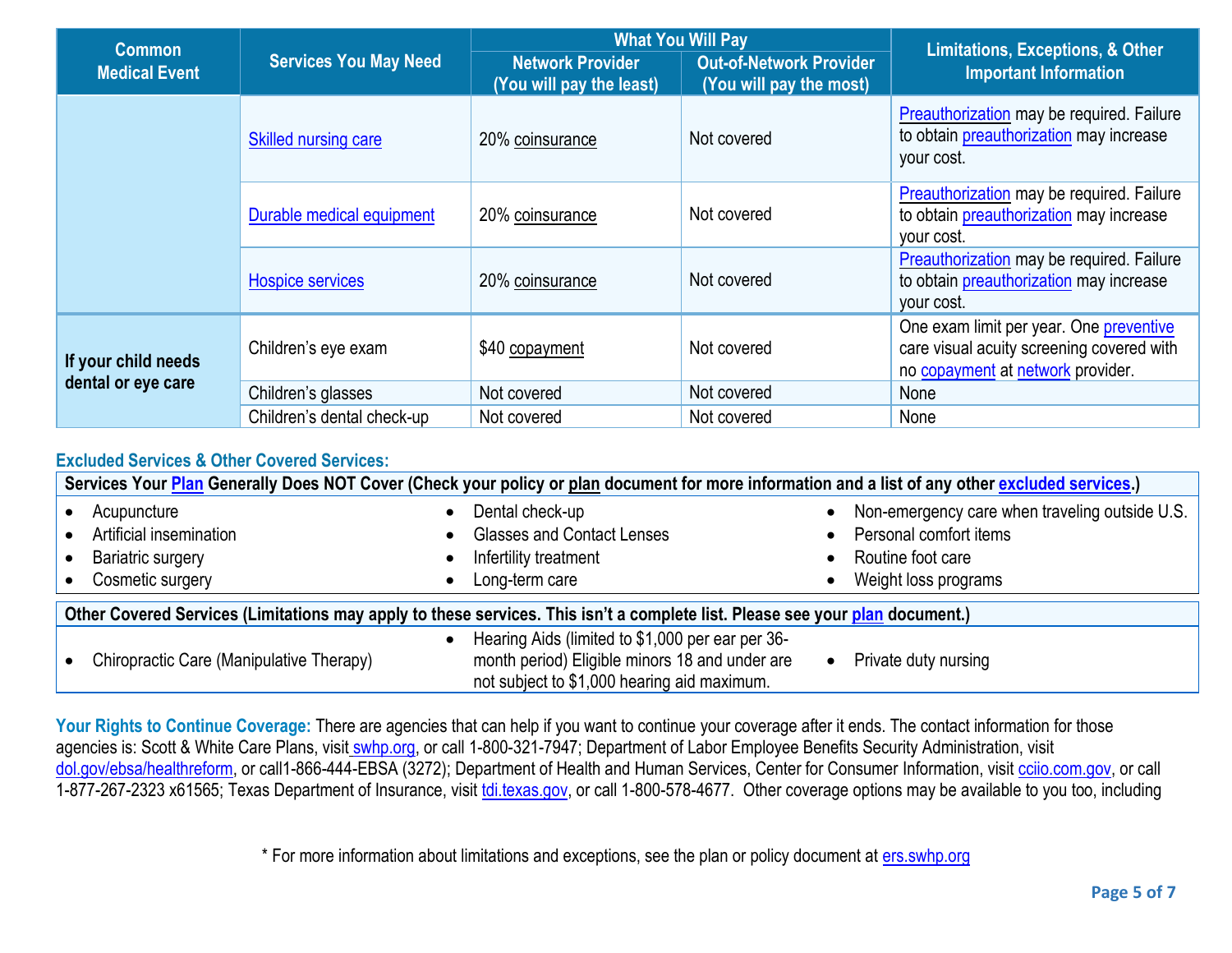buying individual insurance coverage through the Health Insurance [Marketplace.](https://www.healthcare.gov/sbc-glossary/#marketplace) For more information about th[e Marketplace,](https://www.healthcare.gov/sbc-glossary/#marketplace) visit [HealthCare.gov](http://www.healthcare.gov/) or call 1-800-318-2596.

Your Grievance and Appeals Rights: There are agencies that can help if you have a complaint against your [plan](https://www.healthcare.gov/sbc-glossary/#plan) for a denial of a [claim.](https://www.healthcare.gov/sbc-glossary/#claim) This complaint is called a [grievance](https://www.healthcare.gov/sbc-glossary/#grievance) or [appeal.](https://www.healthcare.gov/sbc-glossary/#appeal) For more information about your rights, look at the explanation of benefits you will receive for that medical [claim.](https://www.healthcare.gov/sbc-glossary/#claim) Your [plan](https://www.healthcare.gov/sbc-glossary/#plan) documents also provide complete information to submit a [claim,](https://www.healthcare.gov/sbc-glossary/#claim) [appeal,](https://www.healthcare.gov/sbc-glossary/#appeal) or a [grievance](https://www.healthcare.gov/sbc-glossary/#grievance) for any reason to your [plan.](https://www.healthcare.gov/sbc-glossary/#plan) For more information about your rights, this notice, or assistance, contact: Scott & White Care Plans, visit [swhp.org](file://///10.130.60.78/hpdata/COMCON/MarComm/Ops%20Readiness/Plan%20Doc%20material%20for%202019/CUSTOM%20PLAN%20DOCUMENTS/RENEWALS/ERS/SBC/swhp.org), or call 1-800-321-7947; Department of Labor Employee Benefits Security Administration, visit [dol.gov/ebsa/healthreform,](file://///10.130.60.78/hpdata/COMCON/MarComm/Ops%20Readiness/Plan%20Doc%20material%20for%202019/CUSTOM%20PLAN%20DOCUMENTS/RENEWALS/ERS/SBC/dol.gov/ebsa/healthreform) or call 1-866-444-EBSA (3272); Texas Department of Insurance, visit [tdi.texas.gov](http://www.tdi.texas.gov/) , or call 1-800-252-3439.

#### **Does this plan provide Minimum Essential Coverage? Yes**

If you don't have [Minimum Essential Coverage](https://www.healthcare.gov/sbc-glossary/#minimum-essential-coverage) for a month, you'll have to make a payment when you file your tax return unless you qualify for an exemption from the requirement that you have health coverage for that month.

#### **Does this plan meet the Minimum Value Standards? Yes**

If your [plan](https://www.healthcare.gov/sbc-glossary/#plan) doesn't meet the [Minimum Value Standards,](https://www.healthcare.gov/sbc-glossary/#minimum-value-standard) you may be eligible for a [premium tax credit](https://www.healthcare.gov/sbc-glossary/#premium-tax-credits) to help you pay for a plan through the [Marketplace.](https://www.healthcare.gov/sbc-glossary/#marketplace)

#### **Language Access Services:**

Spanish (Español): Para obtener asistencia en Español, llame al 1-800-321-7947.

––––––––––––––––––––––*To see examples of how this plan might cover costs for a sample medical situation, see the next section.–––––––––––*–––––––––––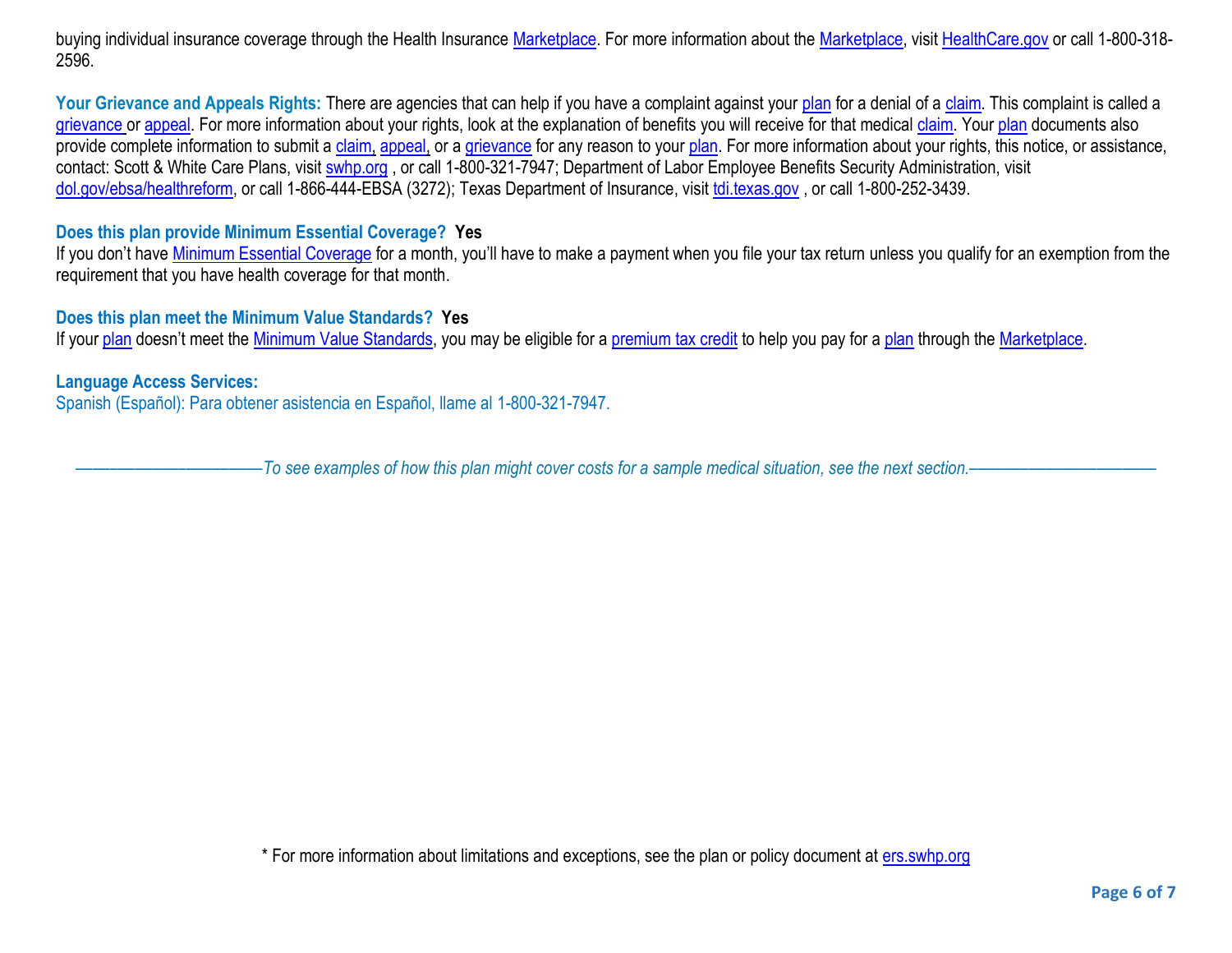

**This is not a cost estimator.** Treatments shown are just examples of how this [plan](https://www.healthcare.gov/sbc-glossary/#plan) might cover medical care. Your actual costs will be different depending on the actual care you receive, the prices your [providers](https://www.healthcare.gov/sbc-glossary/#provider) charge, and many other factors. Focus on the [cost sharing](https://www.healthcare.gov/sbc-glossary/#cost-sharing) amounts [\(deductibles,](https://www.healthcare.gov/sbc-glossary/#deductible) [copayments](https://www.healthcare.gov/sbc-glossary/#copayment) and [coinsurance\)](https://www.healthcare.gov/sbc-glossary/#coinsurance) and [excluded services](https://www.healthcare.gov/sbc-glossary/#excluded-services) under the [plan.](https://www.healthcare.gov/sbc-glossary/#plan) Use this information to compare the portion of costs you might pay under different health [plans.](https://www.healthcare.gov/sbc-glossary/#plan) Please note these coverage examples are based on self-only coverage.

| I GY IS HAYING A DANY                        |      |  |  |  |
|----------------------------------------------|------|--|--|--|
| (9 months of in-network pre-natal care and a |      |  |  |  |
| hospital delivery)                           |      |  |  |  |
| ■ The plan's overall deductible              | \$0  |  |  |  |
| Specialist copayment                         | \$40 |  |  |  |
| <b>E</b> Hospital (facility) coinsurance     | 20%  |  |  |  |
| Other coinsurance                            | 20%  |  |  |  |

**Peg is Having a Baby**

## **This EXAMPLE event includes services like: Sample Care Costs**

Specialist office visits (prenatal care) Childbirth/Delivery Professional Services Childbirth/Delivery Facility Services Diagnostic tests (ultrasounds and blood work) Specialist visit (anesthesia)

| <b>Total Example Cost</b>       | \$12,800 |
|---------------------------------|----------|
| In this example, Peg would pay: |          |

| \$0                |  |  |  |
|--------------------|--|--|--|
| \$500              |  |  |  |
| \$2,500            |  |  |  |
| What isn't covered |  |  |  |
| \$60               |  |  |  |
| \$3,060            |  |  |  |
|                    |  |  |  |

| <b>Managing Joe's type 2 Diabetes</b><br>(a year of routine in-network care of a well-<br>controlled condition) |      |  |
|-----------------------------------------------------------------------------------------------------------------|------|--|
| ■ The plan's overall deductible                                                                                 | \$0  |  |
| Specialist copayment                                                                                            | \$40 |  |
| ■ Hospital (facility) coinsurance<br>20%                                                                        |      |  |
| Other coinsurance                                                                                               | 20%  |  |

#### **This EXAMPLE event includes services like: Sample Care Costs**

Primary care physician office visits (including disease education) Diagnostic tests (blood work) Prescription drugs Durable medical equipment (glucose meter)

| <b>Total Example Cost</b> | \$7,500 |
|---------------------------|---------|
|---------------------------|---------|

### **In this example, Joe would pay:**

| <b>Cost Sharing</b>          |         |  |  |
|------------------------------|---------|--|--|
| Deductibles                  | \$0     |  |  |
| Copayments                   | \$1,000 |  |  |
| Coinsurance                  | \$400   |  |  |
| What isn't covered           |         |  |  |
| \$60<br>Limits or exclusions |         |  |  |
| The total Joe would pay is   | \$1,460 |  |  |

## **Mia's Simple Fracture**

(in-network emergency room visit and follow up care)

| ■ The plan's overall deductible          | \$0        |
|------------------------------------------|------------|
| Specialist copayment                     | \$40       |
| <b>E</b> Hospital (facility) coinsurance | <b>20%</b> |
| Other coinsurance                        | <b>20%</b> |

#### **This EXAMPLE event includes services like: Sample Care Costs**

Emergency room care (including medical supplies) Diagnostic test (x-ray) Durable medical equipment (crutches) Rehabilitation services (physical therapy)

| \$2,000<br><b>Total Example Cost</b> |
|--------------------------------------|
|--------------------------------------|

### **In this example, Mia would pay:**

| <b>Cost Sharing</b>        |       |  |
|----------------------------|-------|--|
| Deductibles                | \$0   |  |
| Copayments                 | \$400 |  |
| Coinsurance                | \$300 |  |
| What isn't covered         |       |  |
| Limits or exclusions       | \$0   |  |
| The total Mia would pay is |       |  |

**The plan would be responsible for the other costs of these EXAMPLE covered services.**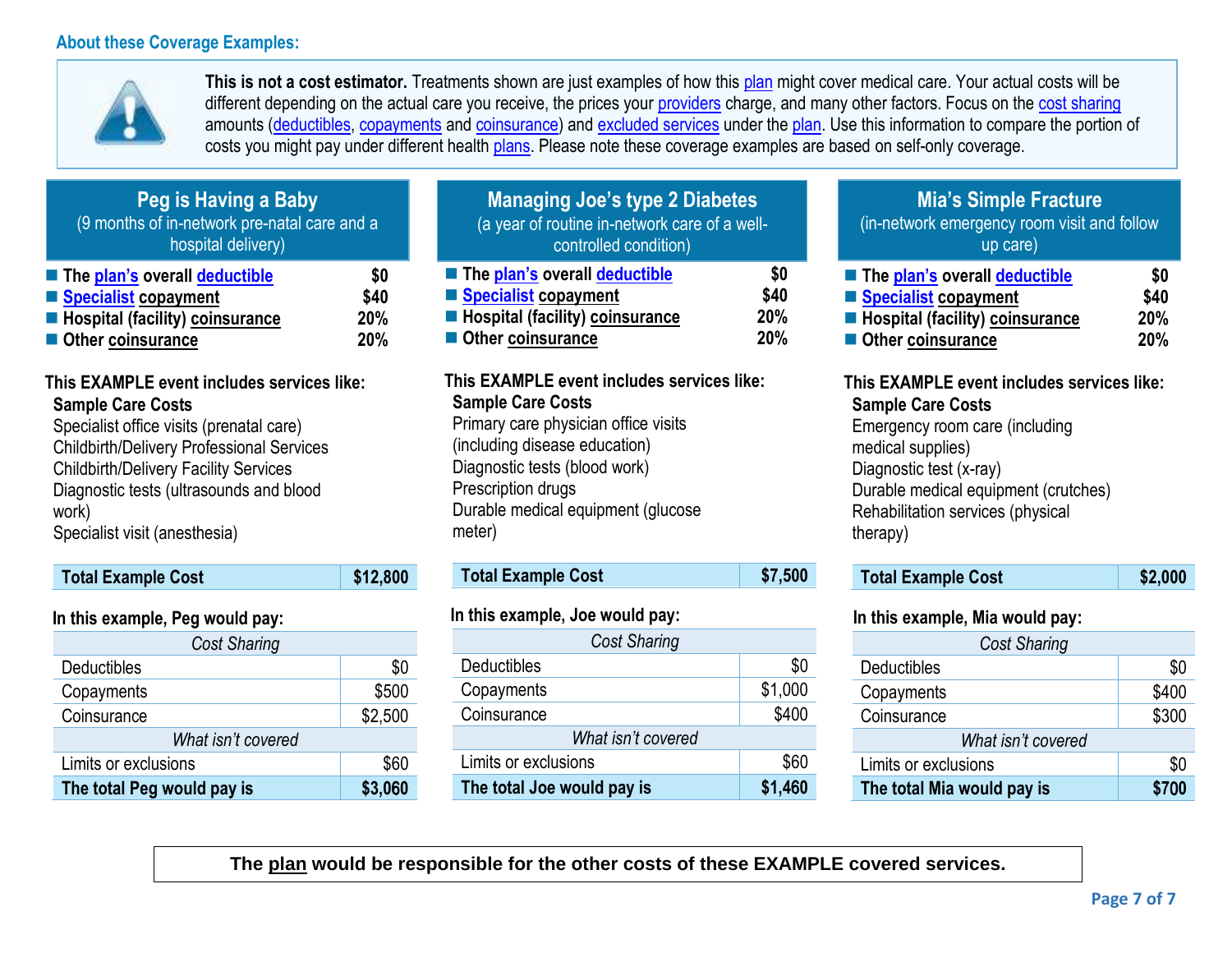# Nondiscrimination Notice



ATTENTION: If you speak English, language assistance services, free of charge, are available to you. Call 1-800-321-7947 (TTY: 711).

Scott & White Care Plans complies with applicable Federal civil rights laws and does not discriminate on the basis of race, color, national origin, age, disability, or sex. Scott & White Care Plans does not exclude people or treat them differently because of race, color, national origin, age, disability, or sex.

Scott & White Care Plans:

• Provides free aids and services to people with disabilities to communicate effectively with us, such as:

- Written information in other formats (large print and accessible electronic formats)
- Provides free language services to people whose primary language is not English, such as:
	- Qualified interpreters
	- Information written in other languages

If you need these services, contact the Scott & White Care Plans Compliance Officer at 1-214-820-8888 or send an email to SWHPComplianceDepartment@BSWHealth.org

If you believe that Scott & White Care Plans has failed to provide these services or discriminated in another way on the basis of race, color, national origin, age, disability, or sex, you can file a grievance with:

Scott & White Care Plans, Compliance Officer 1206 West Campus Drive, Suite 151 Temple, Texas 76502

Compliance HelpLine; 1-888-484-6977 or https://app.mycompliancereport.com/report.aspx?cid=swhp

You can file a grievance in person or by mail, online, or email. If you need help filing a grievance, the Compliance Officer is available to help you. You can also file a civil rights complaint with the U.S. Department of Health and Human Services, Office for Civil Rights, electronically through the Office for Civil Rights Complaint Portal, available at https://ocrportal.hhs.gov/ocr/portal/lobby.jsf, or by mail or phone at:

U.S. Department of Health and Human Services 200 Independence Avenue, SW Room 509F, HHH Building Washington, D.C. 20201 1-800-368-1019, 1-800-537-7697 (TDD)

Complaint forms are available at https://www.hhs.gov/civil-rights/filing-a-complaint/index.html.